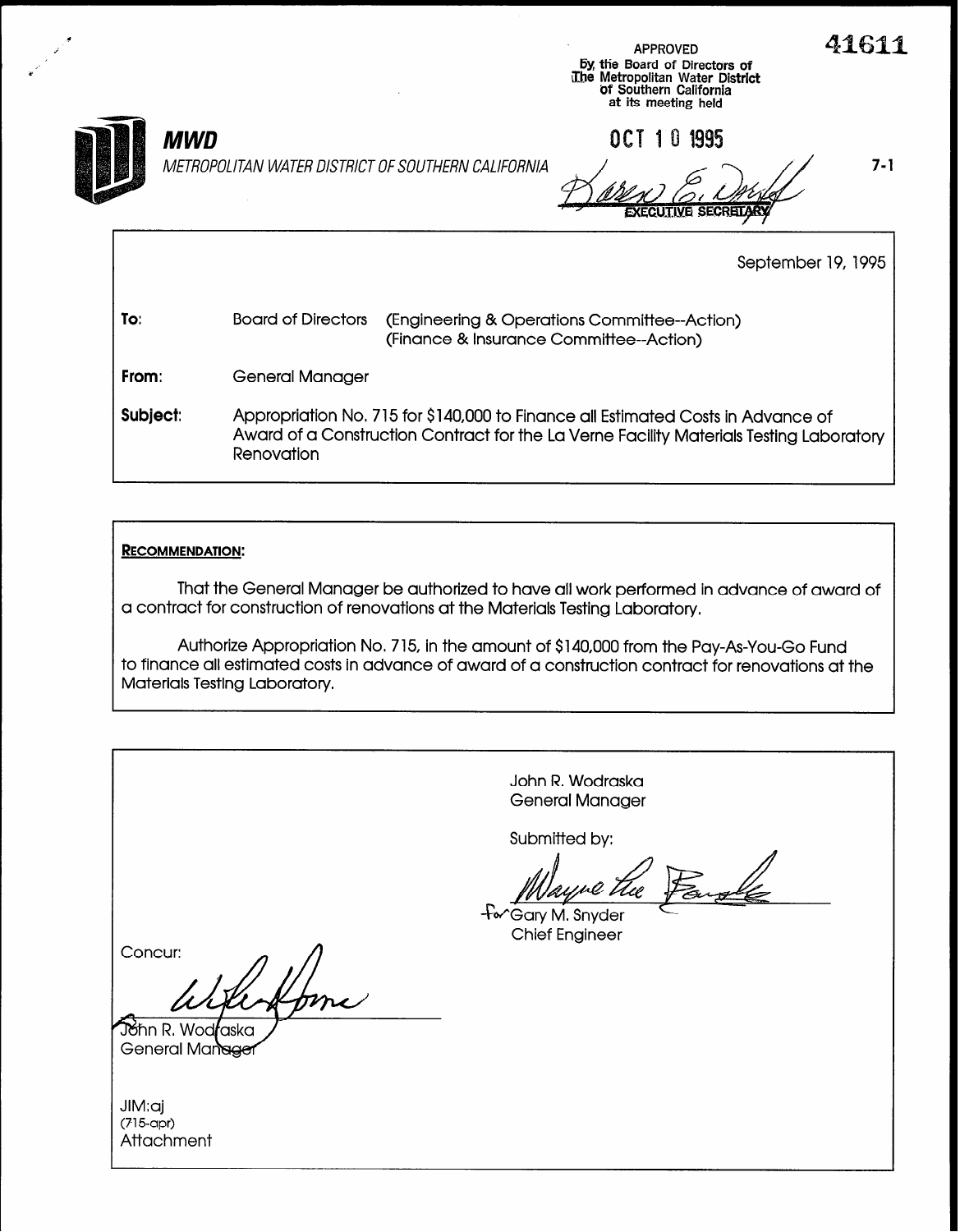| <b>CAPITAL FUNDING REQUEST</b>                                         |                                                                                                                                                      |                                      |     |                                                     |                |                                                      |  |  |
|------------------------------------------------------------------------|------------------------------------------------------------------------------------------------------------------------------------------------------|--------------------------------------|-----|-----------------------------------------------------|----------------|------------------------------------------------------|--|--|
| <b>MATERIALS TESTING LABORATORY RENOVATION</b><br><b>PROJECT NAME:</b> |                                                                                                                                                      |                                      |     |                                                     |                |                                                      |  |  |
| <b>APPROPRIATION NO.: 715</b>                                          |                                                                                                                                                      | <b>FUNDING</b><br><b>REQUEST NO.</b> |     | <b>NEW</b>                                          | <b>AMOUNT:</b> | \$140,000                                            |  |  |
| <b>SOURCE OF FUNDS: PAY-AS-YOU-GO FUND</b>                             |                                                                                                                                                      |                                      |     |                                                     |                |                                                      |  |  |
| FY 95/96<br><b>BUDGET:</b>                                             | $NO$ $E$<br>*SEE ATTACHMENT A                                                                                                                        | $Yes \Box$                           |     |                                                     |                | <b>CAPITAL PROGRAM</b><br><b>PAGE NO. REFERENCE:</b> |  |  |
| 区<br>Other_                                                            | <b>PROJECT JUSTIFICATION AND TYPE:</b><br><b>MEET WATER DEMANDS</b><br><b>MANDATED BY LAW</b><br>ASSET PROTECTION/RISK MGT.<br><b>COST AVOIDANCE</b> |                                      | IXI | <b>NEW FACILITY</b><br><b>IMPROVEMENT</b><br>$\sim$ |                | <b>REPLACEMENT</b><br><b>EXPANSION</b>               |  |  |

### PROJECT DESCRIPTION:

Metropolitan's Materials Testing Laboratory, located at the Weymouth plant in La Verne, was inspected by the La Verne Fire Department; and the District was warned of code violations for inadequate fire suppression, electrical and ventilation systems; and improper storage and handling of flammable materials, As a result of this warning, the testing laboratory has had to greatly curtail testing of protective coatings and materials.

The curtailment of testing has seriously impaired the laboratory's ability to complete scheduled tests to meet design needs for the Oxidation Retrofit Program, Seawater Desalination Demonstration Project, and other Capital Improvement Program (CIP) projects and to meet the South Coast Air Quality Management District's requirements for reformulation of existing coatings, Since Metropolitan's Materials Testing Laboratory is recognized as a leader in providing information on protective coatings and materials for potable water systems, it is imperative that the laboratory be renovated to correct the code violations so the testing program can resume as soon as possible.

The renovations required to correct the code violations include interior remodeling of the laboratory, the addition of a regulatory compliant paint booth and ventilation hoods, the relocation of electrical equipment, and other improvements required by the La Verne Fire Department. In addition, the existing sewer system that services the laboratory must be upgraded to meet projected demands,

It is proposed that the interior renovations be designed with the assistance of a consultant to expedite completion of the renovations, Metropolitan staff will design the sewer improvements, Construction will be performed by an outside contractor.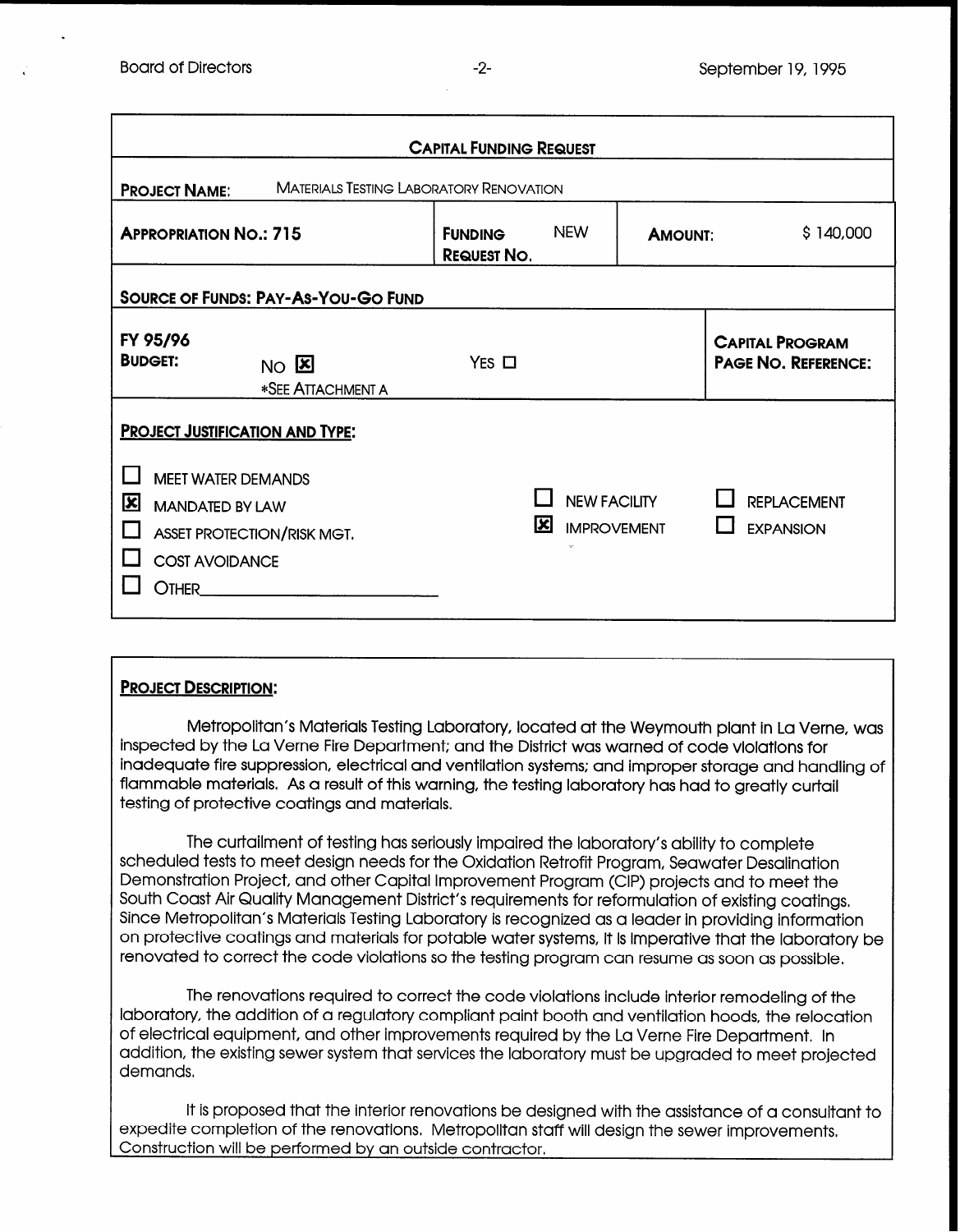Class: One--Projects directly related to delivery of water, required for health and safety, or mandated by governmental requirements.

#### BENEFIT:

The testing of protective coatings and materials is critical to providing reliable, cost-effective water treatment and distribution facilities. The proposed renovation would allow the Materials Testing Laboratory to resume testing of protective coatings and materials for existing and proposed facilities,

# PROJECT PLAN: PHASE COST % COMPLETE COST THRU 1995 1996 7195 STUDY \$ 10,000 100% \$10,000 FINAL DESIGN  $\begin{matrix} 5 & 115,000 & 0\end{matrix}$  0 0 CONSTRUCTION \$386,000 0% 0 <sup>I</sup> ACCEPTANCE 0% 0% TESTING CONTINGENCY \$74,000 0 TOTAL \$585,000 2% \$10,000

#### ALTERNATIVES TO PROPOSED ACTION:

Other alternatives that have been evaluated include offsite leasing of testing facilities, using contract services, and constructing a new facility. The proposed action is the most cost-effective and is supported by the general findings of the La Verne Area Master Plan.

### CEQA COMPLIANCE / ENVIRONMENTAL DOCUMENTATION:

The proposed action is categorically exempt from the provisions of the California Environmental Quality Act (CEQA) in that it consists of the minor alteration of existing public facilities involving negligible expansion of use beyond that previously existing and the construction of new, small facilities (CEQA State Guidelines, Sections 15301 and 15303)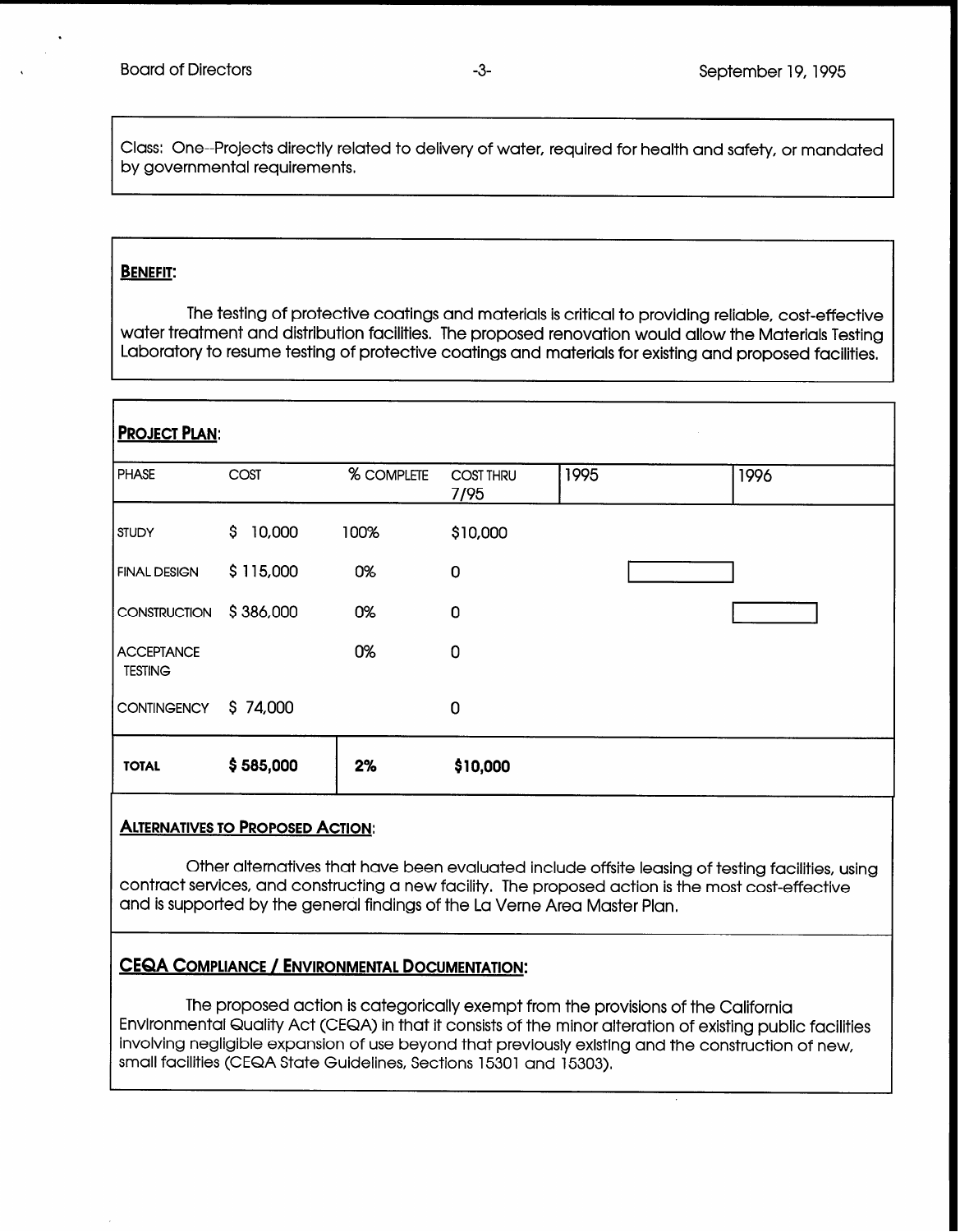| <b>FINANCIAL ANALYSIS: (NEW PROJECTS ONLY)</b>      |                           |                |                      |          |             |                           |                |                      |  |
|-----------------------------------------------------|---------------------------|----------------|----------------------|----------|-------------|---------------------------|----------------|----------------------|--|
| <b>EVALUATION PERIOD:</b><br>1 YEAR                 |                           |                |                      |          |             |                           |                |                      |  |
| <b>PROJECTED COSTS (CAPITAL AND O&amp;M):</b><br>А. |                           |                |                      |          |             |                           |                |                      |  |
|                                                     | <b>THROUGH</b><br>FY94/95 |                | FY 95-96             | FY 96-97 |             | <b>OUT YEARS</b>          |                | <b>TOTAL</b>         |  |
| LABOR/ADDITIVES                                     | \$                        | 7,000          | \$101,000            | \$       | $\mathbf 0$ | \$                        | $\mathbf 0$    | \$108,000            |  |
| <b>PROFESSIONAL SERVICES</b>                        | \$                        | 0              | \$70,000             | \$       | $\mathbf 0$ | \$                        | $\mathbf 0$    | 70,000<br>\$         |  |
| <b>OTHER</b>                                        | $\mathsf{S}$              | 3,000          | \$330,000            | \$       | $\mathbf 0$ | $\boldsymbol{\mathsf{S}}$ | $\mathbf 0$    | \$333,000            |  |
| <b>CONTINGENCY</b>                                  | \$                        | $\mathbf 0$    | \$74,000             | \$       | $\mathbf 0$ | \$                        | 0              | \$74,000             |  |
| <b>TOTAL</b>                                        |                           | \$10,000       | \$575,000            | \$       | $\mathbf 0$ | $\mathsf{S}$              | $\mathbf 0$    | \$585,000            |  |
| <b>PROJECTED SAVINGS:</b><br>В.                     |                           |                |                      |          |             |                           |                |                      |  |
|                                                     |                           |                |                      |          |             |                           |                |                      |  |
|                                                     | FY 94-95                  |                | FY 95-96             | FY 96-97 |             | <b>OUT YEARS</b>          |                | <b>TOTAL</b>         |  |
| LABOR/ADDITIVES                                     | \$                        | 0              | \$<br>$\overline{0}$ | \$       | $\mathbf 0$ | \$                        | $\overline{0}$ | \$<br>$\mathbf 0$    |  |
| <b>PROFESSIONAL SERVICES</b>                        | \$                        | $\mathbf 0$    | \$<br>$\mathbf 0$    | \$       | $\mathbf 0$ | \$                        | $\overline{0}$ | \$<br>$\mathbf 0$    |  |
| <b>OTHER</b>                                        | \$                        | $\overline{0}$ | \$<br>$\mathbf 0$    | \$       | 0           | \$                        | $\mathbf 0$    | \$<br>0              |  |
| <b>TOTAL</b>                                        | $\mathsf{S}$              | $\mathbf 0$    | \$<br>$\mathbf 0$    | \$       | $\mathbf 0$ | \$                        | $\mathbf 0$    | \$<br>$\overline{0}$ |  |
| C.<br><b>DIFFERENCE (B-A)</b>                       |                           | (\$10,000)     | ( \$575,000)         | \$       | $\mathbf 0$ | \$                        | $\mathbf 0$    | ( \$585,000)         |  |
| D.<br><b>CUMULATIVE</b><br><b>DIFFERENCE</b>        |                           | (\$10,000)     | ( \$585,000)         | \$       | $\mathbf 0$ | $\boldsymbol{\mathsf{S}}$ | $\pmb{0}$      | ( \$585,000)         |  |

## **ASSUMPTIONS:**

No significant net savings are projected. The subject project is required to correct code violations to protect health and safety, Costs would be depreciated over the expected life of the improvements.